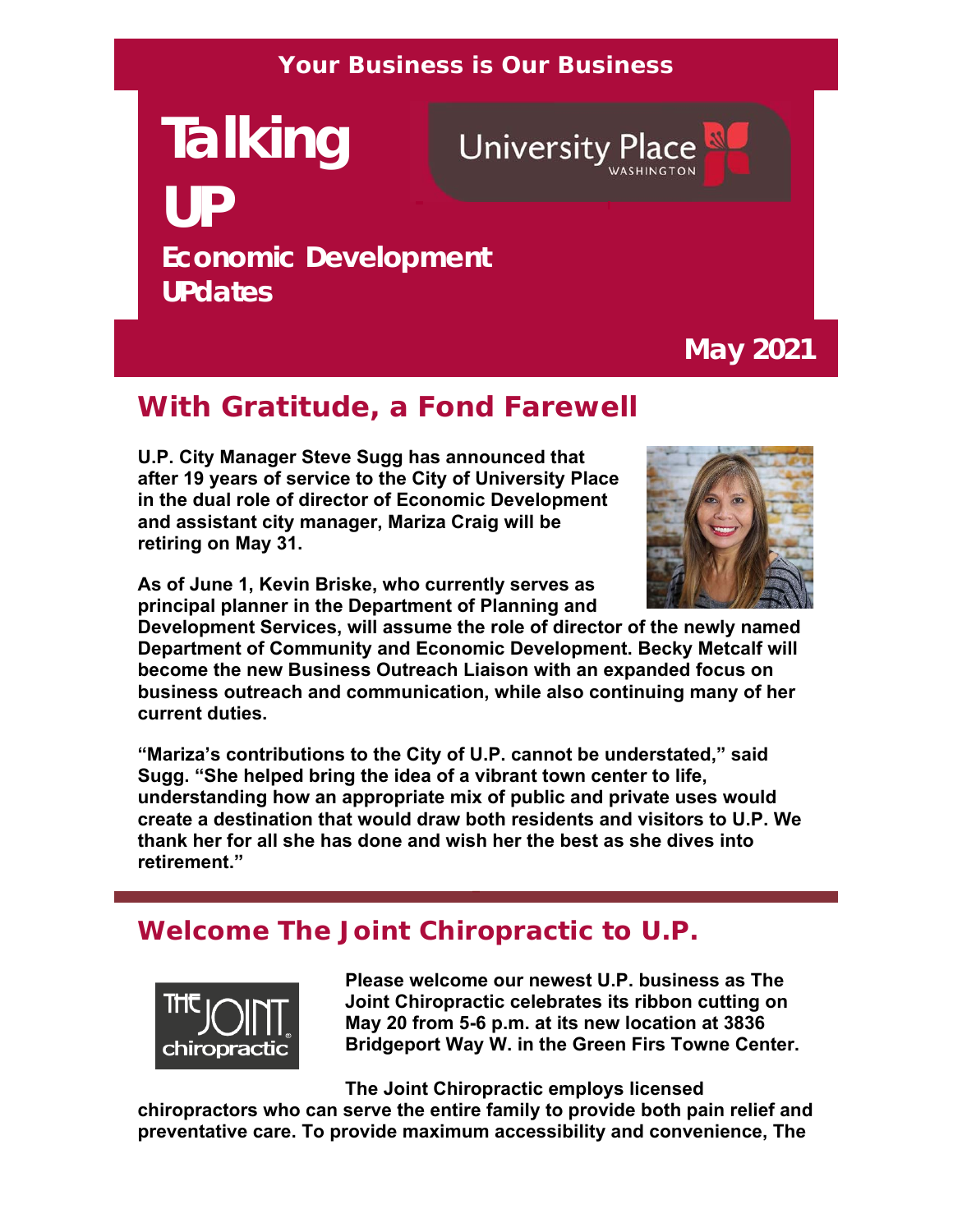**Joint Chiropractic will see patients on evenings and weekends, including walk-ins with no appointments required.** 

**For more information on their services, including ways to help address lower back pain, sciatica and migraines, visit their website. And please stop in to welcome The Joint Chiropractic to U.P.** 

#### **Avoid Business Scams and Fraud**

**First Financial Northwest Bank is presenting a free Fraud Prevention for Businesses Webinar on Wednesday, May 26 from 2 to 3 p.m.** 

**During this informational session, First Financial Northwest Bank Treasury Management Vice President Amanda Caillouet will help you recognize the signs of scams that can hurt your** 



**business or nonprofit's reputation and bottom line. You'll also learn what to do if you become a fraud scam victim.** 

**To register for this free event, contact your First Financial Northwest Bank Business Banker or email marketing@ffnwb.com.**

#### **Restaurant Grant Applications Available**



**Apply now for the latest round of COVID-related assistance through the Small Business Administration's Restaurant Revitalization Fund which provides funding to help restaurants, bars and other qualifying businesses that have experienced pandemic-related revenue loss.**

**Eligible applicants include:** 

- **Restaurants**
- **Food stands, food trucks, food carts**
- **Caterers**
- **Bars, saloons, lounges, taverns**
- **Snack and non-alcoholic beverage bars**
- **Bakeries (if onsite sales to the public comprise at least 33 percent of gross receipts)**
- **Breweries and/or microbreweries (if onsite sales to the public comprise at least 33 percent of gross receipts)**
- **Wineries and distilleries (if onsite sales to the public comprise at least 33 percent of gross receipts)**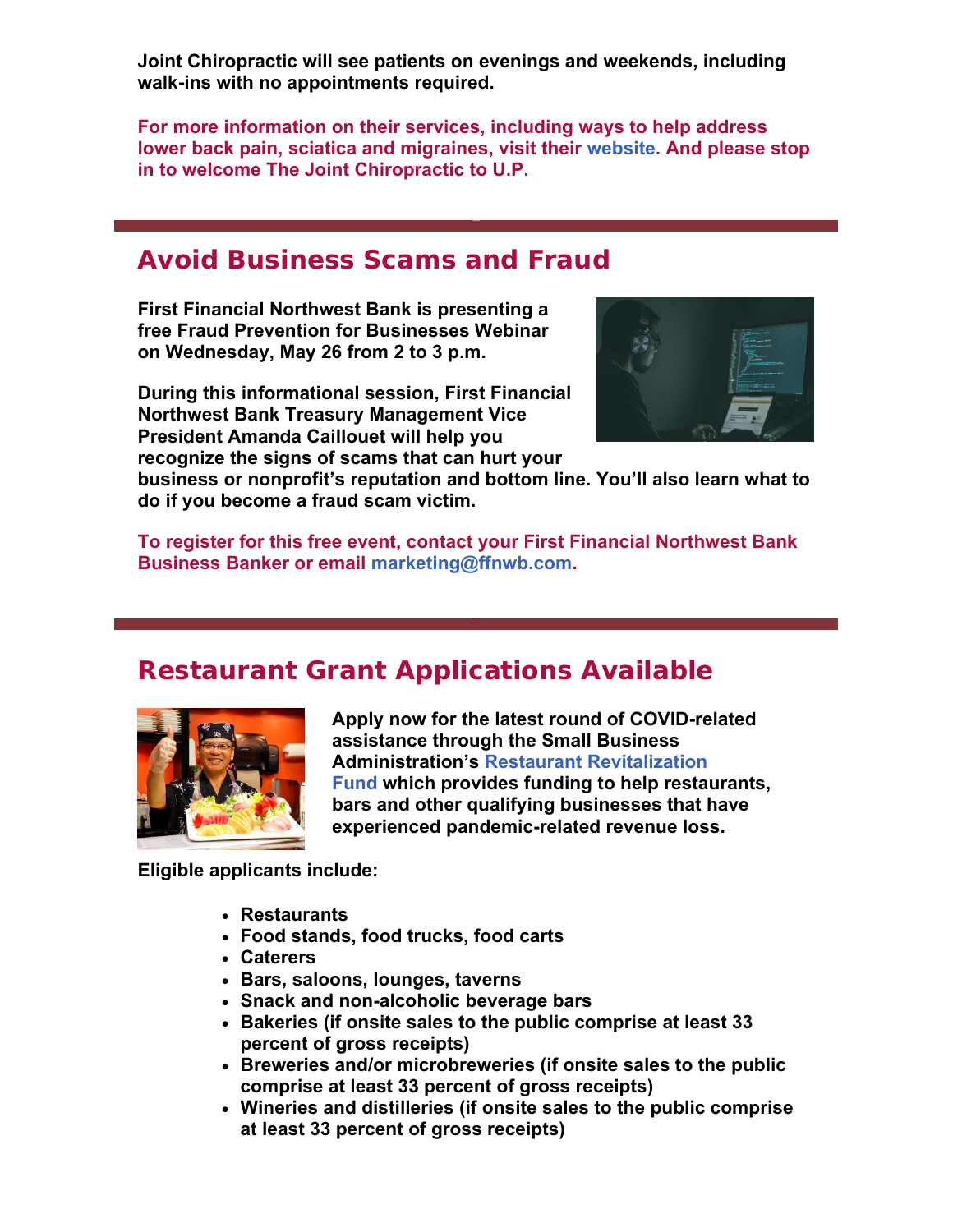**Licensed facilities or premises of a beverage alcohol producer where the public may taste, sample, or purchase products**

**The minimum award is \$1,000. Get all the details and apply here.**

# **Things Are Looking UP**

**As of Tuesday, May 18, Pierce County and all counties in Washington are in Phase 3 of Washington's Roadmap to Recovery. This means indoor dining is available at 50 percent capacity with alcohol service and delivery available until 12 a.m. Outdoor or open-air dining is available with 10 people max per table and** 



**fitness, training and indoor sports facilities may operate at maximum 50 percent capacity. Retails stores must also restrict indoor shopping to 50 percent capacity.**

**These restrictions will hopefully be temporary, however, with Governor Jay Inslee indicating that the entire State of Washington is expected to fully reopen on June 30—or sooner if the state reaches the 70 percent vaccination rate.** 

**On Friday, May 14, the Centers for Disease Control also updated their mask guidance for fully vaccinated individuals. Anyone who has misplaced their immunization cards can visit the Department of Health website to print their information (including COVID vaccines)**.

## **May's REcovery Theme: RE-think Your Products and Services**

*Throughout 2021, each issue of Talking UP will feature an aspect of how you can strengthen and enhance your post-COVID recovery efforts.* 



**You've heard it time and time again: our post-COVID lives will be a "new" normal.** 

**The challenges of the past 15 months will shape the way we live and do business for the foreseeable future. That means just as we have been forced to rethink how we travel and how we work, businesses may benefit from rethinking their products and services.**

**Is your business prepared to:**

 **Help People Make Physical Connections Again? For food retailers or restaurants, that might mean preparing picnics-to-**